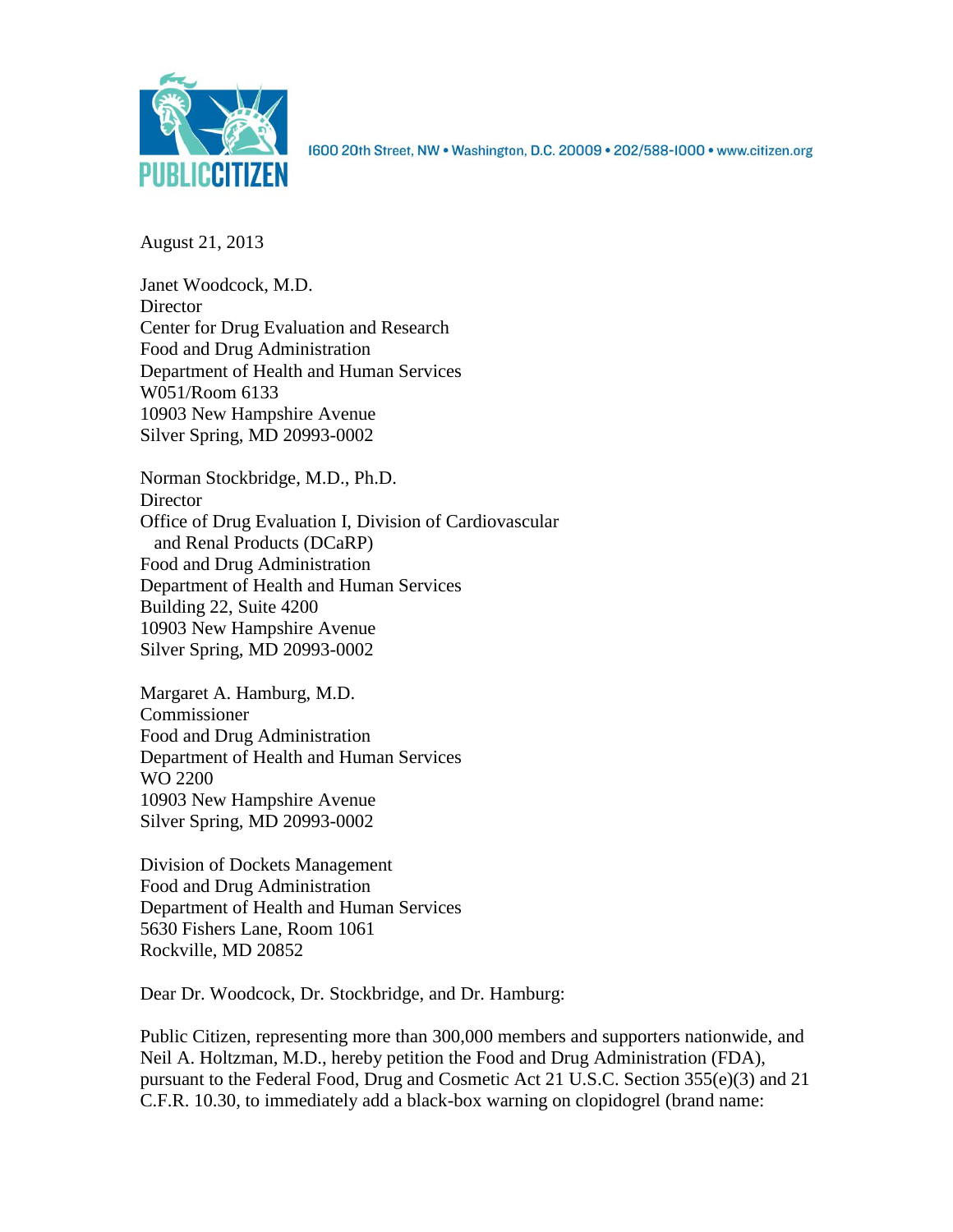Plavix, as well as generic equivalents). The black-box warning must address the increased risks of major and minor bleeding with use beyond 12 months following implantation of drug-eluting coronary artery stents. Such warning is made necessary both by a lack of evidence of a further reduction of thrombotic cardiovascular events, such as myocardial infarction or stroke, as well as existing evidence of continued risk of major bleeding with more prolonged use. We also urge the FDA to require the distribution of an FDA-approved, updated Medication Guide containing this information to be dispensed to all patients when their prescriptions are filled and to ask companies to send a "Dear Doctor" letter to warn physicians of these preventable adverse effects that occur with use for greater than one year.

#### **Introduction**

In 2012, more than 1 million drug-eluting stents (DES) were placed in coronary arteries in the U.S., comprising 80% of all stents implanted following angioplasty. 1 In October 2012, the last month for which data are available, 2,250,519 prescriptions for clopidogrel were written.<sup>2</sup>

The FDA has recognized that clopidogrel "can cause bleeding which can be serious and can sometimes lead to death."<sup>3</sup> The agency points out, however, "people who are treated with a stent, and stop taking Plavix too soon, have a higher risk of getting a blood clot on the stent, having a heart attack, or dying. If you must stop Plavix because of bleeding, your risk of a heart attack may be higher."<sup>3</sup>

In 2008, the FDA agreed with the AHA/ACC/SCA1 practice guidelines that following implantation of a DES, clopidogrel therapy of a minimum of 3 or 6 months (depending on type of DES) should be "extended to 12 months in patients at a low risk of bleeding."<sup>4</sup> Thus, the FDA provided guidance on what it meant by stopping "too soon," although it did not indicate how physicians were to determine whether a patient was "at low risk of bleeding." As Kandzari et al. in an article published in 2009 noted, "this recommendation was not based on any prospective randomized trial evidence associating extendedduration DAPT [dual antiplatelet therapy with clopidogrel plus aspirin] with a reduction in late ST [stent thrombosis]; rather, the recommendation was based on consensus opinion…" From their review, primarily of observational studies, the authors concluded that "bleeding and economic costs of prolonged treatment [with DAPT in patients undergoing DES revascularization] might outweigh any potential reduction in stent thrombotic events."<sup>5</sup> Many physicians now continue clopidogrel beyond 12 months some indefinitely.

The FDA has not revised its recommendation since 2008, despite mounting data that little benefit in terms of cardiac endpoints is to be gained by 12 or more months of clopidogrel therapy, and the risk of bleeding persists as long as patients are on the drug. Moreover, in patients who undergo percutaneous coronary intervention (PCI), increased mortality among patients who experience major bleeding is a consistent finding.<sup>6</sup>

In this petition, we first briefly review the pathogenesis of coronary lesions following PCI, as it provides the rationale for both initiating antiplatelet drugs such as clopidogrel and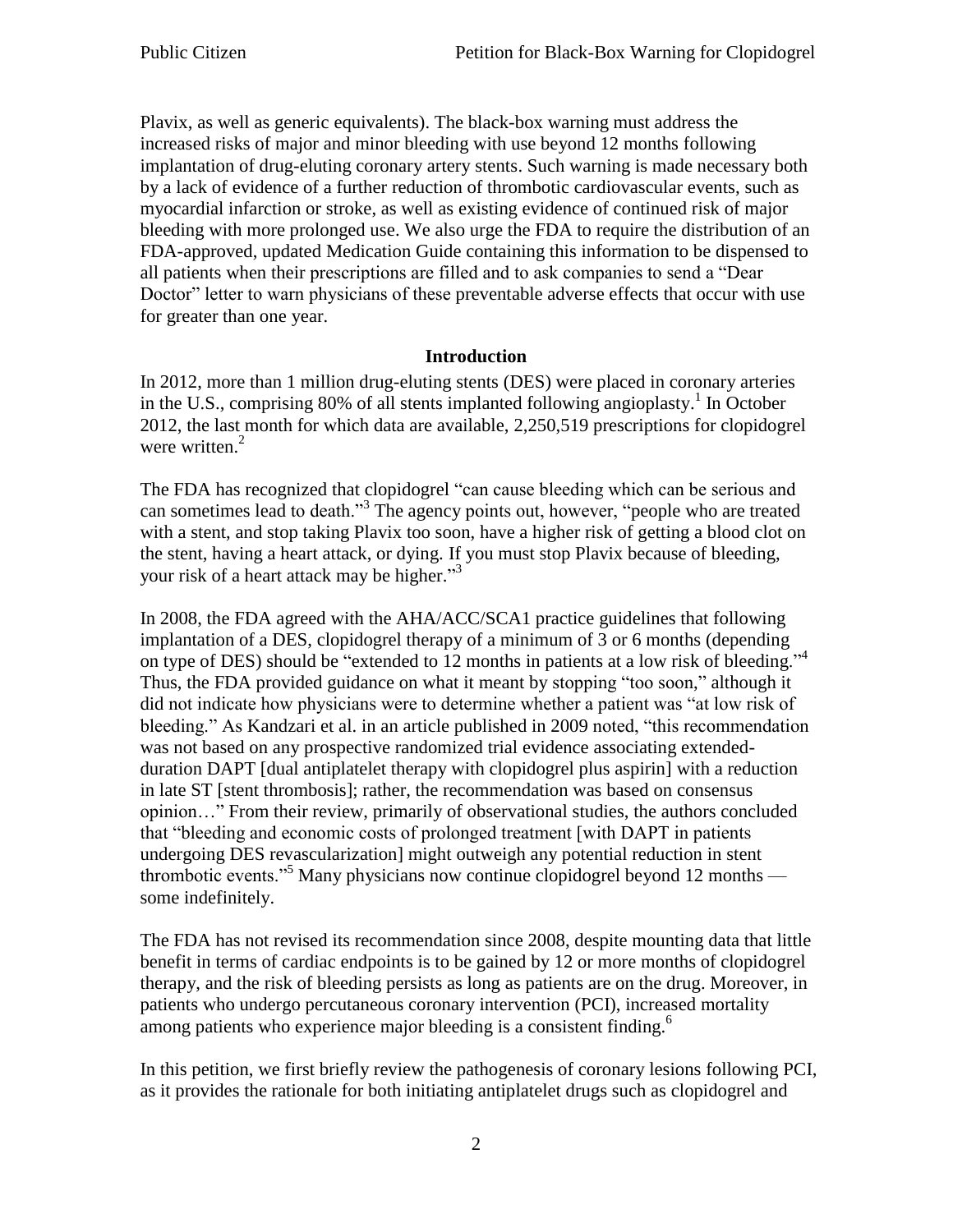for limiting the duration of their use. Next, we review the randomized controlled trials (RCTs) relevant to the benefit and risks of clopidogrel, followed by consideration of a number of observational studies of clopidogrel and other thienopyridines. We conclude that the evidence warrants the following black-box warning:

The continuation of clopidogrel for longer than 12 months following percutaneous insertion of a drug-eluting stent is of questionable additional benefit in preventing adverse cardiac events but continues to carry an increased risk of major and minor bleeding, even in those who have no known bleeding tendency.

The patient Medication Guide for Plavix should be revised accordingly.

# **Pathogenesis of Coronary Lesions Following PCI**

PCI improves coronary blood flow by rupturing atherosclerotic plaque. This denudes the vascular endothelium, exposing thrombogenic substrates that stimulate the aggregation of platelets followed by mononuclear inflammatory cells. Smooth muscle proliferation, matrix deposition, and intimal growth can then lead to vascular occlusion and recurrence or worsening of coronary insufficiency.7,8 The risk of thrombus formation, and consequent major adverse coronary events, is greatest in the first week following  $PCI^{9,10}$ . This is not surprising, as histopathological examination of stented coronary arteries obtained primarily at autopsy of patients dying 0.5 to 390 days post-stent from myocardial infarction ( $n = 18$ ), sudden unexpected cardiac death ( $n = 7$ ), or noncardiac death ( $n = 3$ ) revealed platelet-rich thrombi in 72%, 78%, 24%, and 0% of sections examined at  $<$  3 days post-stent, 4-11 days, 12-30 days, and  $>$  30 days respectively (p  $<$ 0.0001).

Similarly, acute inflammatory cells (neutrophils) were present in 79%, 83%, 72%, and 0% respectively of sections obtained at the same time intervals ( $p < 0.0001$ ). No mention is made of anti-thrombotic therapy.<sup>11</sup> Published in 1999, this study examined bare metal stents (BMS). A later study of autopsied patients found that thrombus formation occurred later in sirolimus or paclitaxel DES than in BMS, but usually before one year  $(197 + 139)$ days post-stent). Five of the 14 patients with stent thrombosis 30 days or more after PCI were not receiving any antiplatelet therapy at the time of death; seven were receiving DAPT.<sup>12</sup> The rate of thrombus formation as measured by restenosis or major adverse cardiac events is, however, significantly lower with DES than BMS,  $13$  which explains why DES has largely replaced BMS. The prevention of thrombosis with DES is the rationale for antiplatelet therapy during and following implantation.

# **RCTs of Clopidogrel for Differing Durations of Time**

Based on the literature, low dose (75-325 mg) aspirin and clopidogrel (loading dose of 350 mg, daily dose of 75 mg) are superior to aspirin alone and/or placebo in preventing adverse cardiac effects in patients with acute coronary syndrome (due to non-ST elevation myocardial infarction, ST elevation myocardial infarction, or unstable angina) who receive PCI with the placement of a stent. Aspirin and clopidogrel inhibit platelet aggregation by different mechanisms, increasing the risk of bleeding at the PCI site or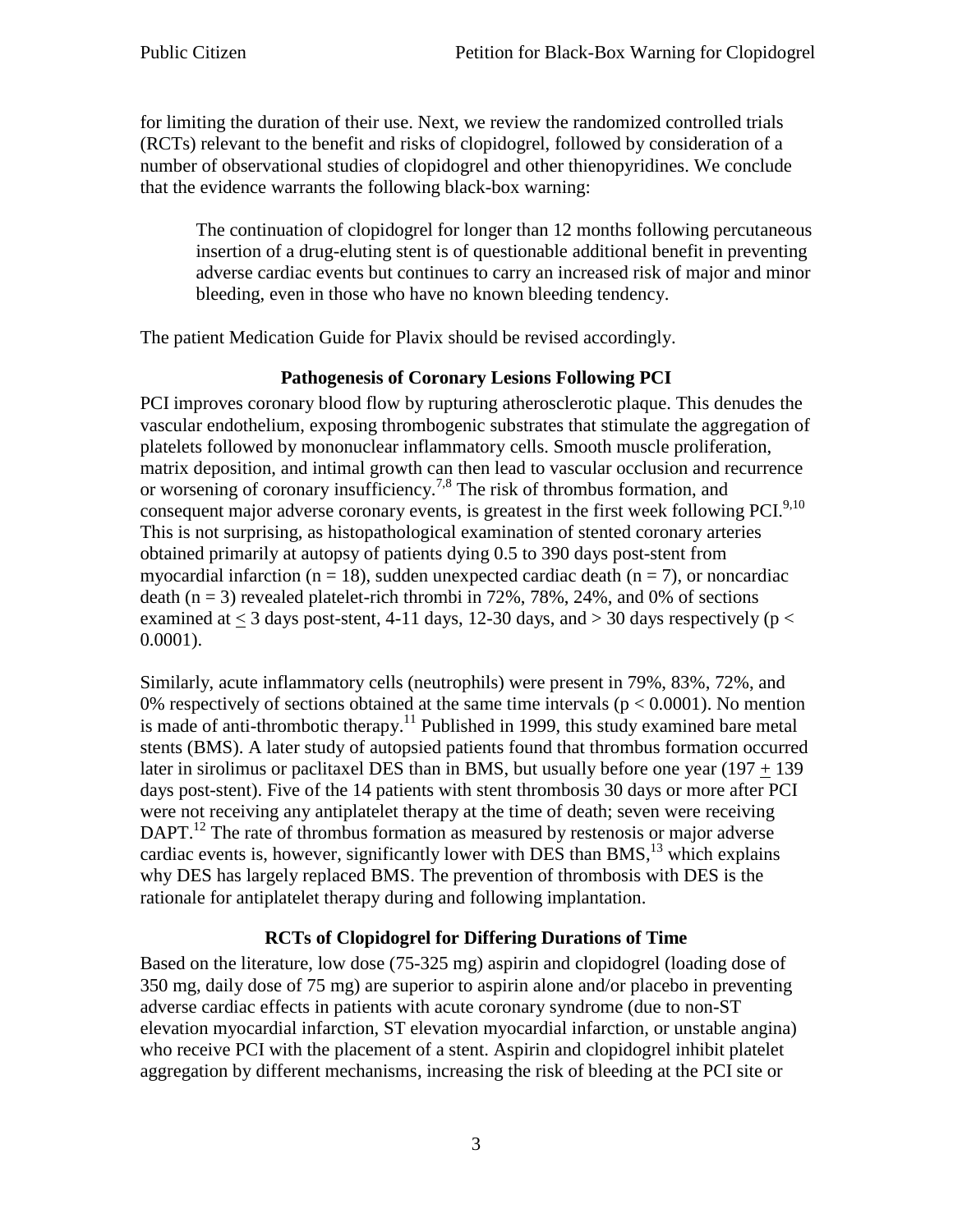elsewhere in the body. In most of the RCTs described below, history of a bleeding diathesis excluded the patient from the trial.

The table on the next page summarizes the results of the six RCTs examining the effect of duration of clopidogrel use on the efficacy and safety of the drug in patients in whom stents were implanted. Two of the most recent trials were specifically designed to assess the optimal time from stenting for continuing DAPT. Neither of them showed a benefit, in terms of preventing death or other cardiovascular harm from continuing DAPT after six months.<sup>14,15</sup> Valgimigli et. al. found that bleeding doubled in the group treated with DAPT for greater than six months compared with those treated for only six months ( $p =$ 0.00018), with no difference in the rate of adverse cardiovascular endpoints.<sup>14</sup> Gwon et al. found no difference in adverse cardiac endpoints with discontinuation of DAPT at six months compared to 12 months but an increase of any bleeding from four patients to 10  $(p = 0.12)$  and major bleeding from two to four  $(p = 0.42)$  at 12 compared to six months. $15$ 

The third recent trial compared three months of DAPT following insertion of a zotarolimus DES (E-ZES) to 12 months of DAPT following insertion of other DES including sirolimus and everolimus DES. There was no significant difference at 12 months in any cardiac or bleeding endpoints, leading the authors to conclude that the "E-ZES+3-month DAPT is safe and noninferior for the primary composite endpoint" to other DES.<sup>16</sup> This study has been criticized, although the author of the critique concluded, "With newer-generation DES, 6 months DAPT might be sufficient, and 3 months not completely off the wall in low-risk groups."<sup>17</sup>

The fourth study, $^{18}$  in which patients were randomized at one year to continue either DAPT or aspirin alone, found no significant benefit for clopidogrel in reducing cardiac endpoints by extending therapy and a nonsignificant increase in bleeding in those continuing on clopidogrel.

The last two RCTs in the table compared DAPT or clopidogrel alone to placebo for periods up to 12 months following stenting.<sup>9,10</sup> The type of stent was not specified; at the time, BMS were most commonly used. Both found a small but significant benefit of clopidogrel in terms of cardiac endpoints. One found a borderline increase in bleeding up to 12 months, encountered primarily in major surgery.<sup>9</sup> BMS are seldom implanted today.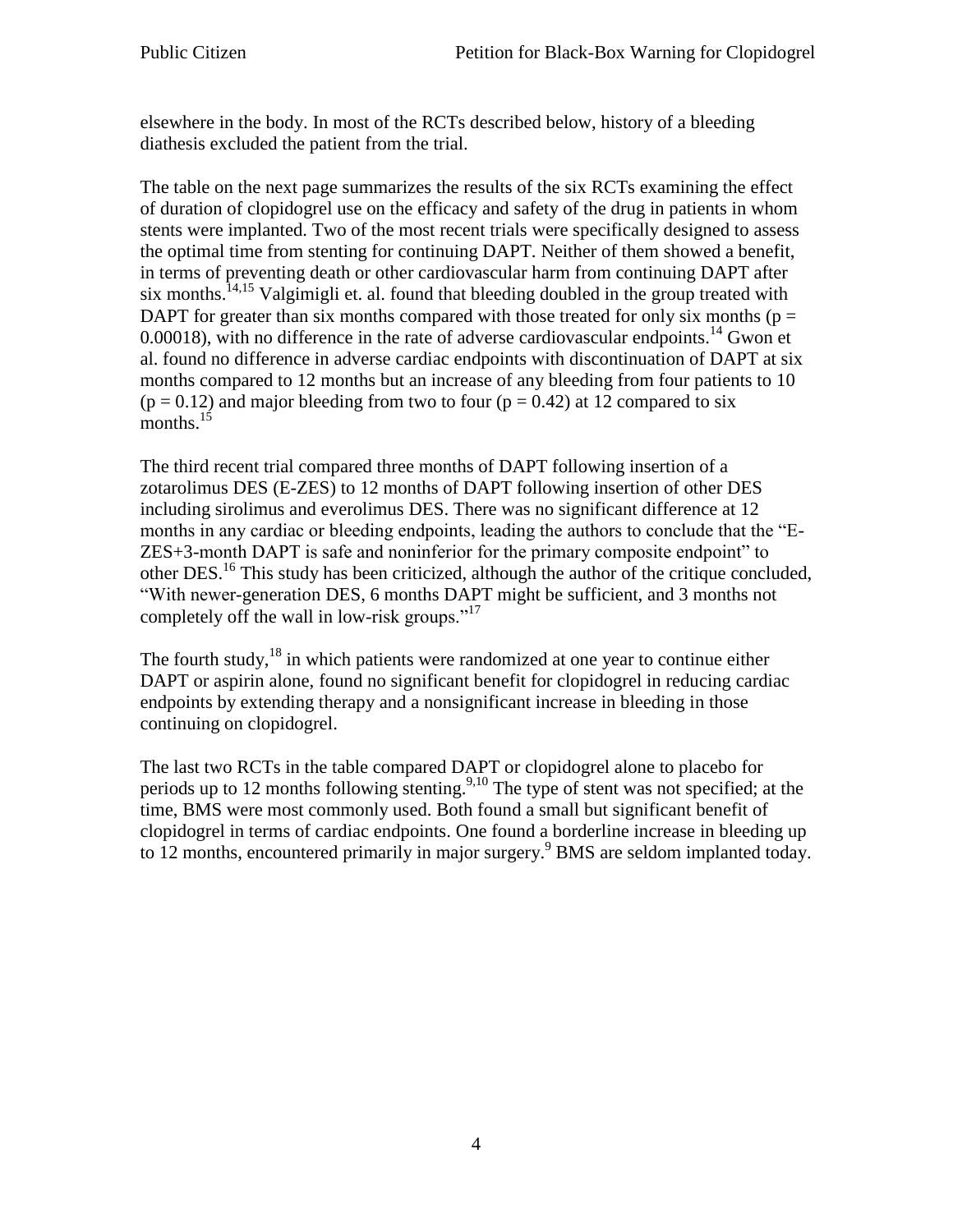| <b>First author/year</b>        | $n^a$ | Dur-               | Arms of the        | % with endpoint, p     |                      |
|---------------------------------|-------|--------------------|--------------------|------------------------|----------------------|
|                                 |       | ation <sup>b</sup> | trial <sup>b</sup> | Cardiac                | <b>Bleeding</b>      |
|                                 |       |                    | $A \vee B$         | $A \vee B$             | $A \vee B$           |
| Valgimigli/2012 <sup>14,c</sup> | 2013  | $24 \text{ mo}$    | 6 v 24 mo          | $10.0 \text{ v } 10.1$ | $3.5 \text{ v } 7.4$ |
|                                 |       |                    | <b>DAPT</b>        | $p = 0.91$             | $p = 0.00018$        |
| Gwon/ $20\overline{12}^{15,d}$  | 1443  | $12 \text{ mo}$    | 6 v 12 mo          | $4.8 \text{ v } 4.3$   | $0.3 \text{ v } 0.6$ |
|                                 |       |                    | <b>DAPT</b>        | $p = 0.60$             | $p = 0.42$           |
| $Kim/2012^{16,e}$               | 2117  | $12 \text{ mo}$    | $E-ZES+3$ mo       | $4.6 \text{ y } 4.7$   | 0.2 v 0.6            |
|                                 |       |                    | DAPT <sub>v</sub>  | $p = 0.69$             | $p = 0.18$           |
|                                 |       |                    | Other $DES+$       |                        |                      |
|                                 |       |                    | 12 mo DAPT         |                        |                      |
| $Park\sqrt{2010^{18,f}}$        | 2701  | $24 \text{ mo}$    | @ 12 mo:           | $1.8 \text{ v } 1.2$   | $0.2$ v $0.1$        |
|                                 |       |                    | DAPT <sub>v</sub>  | $p = 0.17$             | $p = 0.35$           |
|                                 |       |                    | aspirin            |                        |                      |
| Steinhubl/2002 $9.8$            | 2116  | $12 \text{ mo}$    | @ 29 days:         | $8.5 \text{ v } 11.5$  | $8.8 \text{ v } 6.7$ |
|                                 |       |                    | DAPT <sub>v</sub>  | $p = 0.02$             | $p = 0.07$           |
|                                 |       |                    | aspirin            |                        |                      |
| Mehta/ $2\overline{001}^{10,h}$ | 2658  | $3-12$ mo          | DAPT <sub>v</sub>  | 18.3 v 21.7            | $2.7 \text{ v } 2.5$ |
|                                 |       | $Av=8$             | aspirin            | $p = 0.03$             | $p = 0.64$           |
|                                 |       | mo                 |                    |                        |                      |

## **Table: Randomized Trials**

<sup>a</sup> Generally, intention to treat

 $\overline{a}$ 

 $b$  Measured from day of stenting unless stated otherwise by " $@$ " followed by time of randomization

 $c^c$  Cardiac endpoints: composite of death of any cause, myocardial infarction (MI), cerebrovascular accident. Bleeding endpoints: BARC types5, 3, or 2. (See Mehran et. al. for definitions.<sup>14</sup>) Different types of DES used as well as bare metal stents.

<sup>d</sup> Cardiac endpoints; composite of cardiac death, MI, target vessel revacularization. Bleeding endpoint: TIMI major. (See Mehran et. al. for definitions.<sup>14</sup>) DAPT=dual antiplatelet therapy with clopidogrel and aspirin.

<sup>e</sup> Cardiac Endpoints: composite of cardiovascular death, MI, stent thrombosis, target vessel revascularization. Bleeding endpoint: TIMI major.

 $f$  Cardiac endpoints: MI, stroke, death from cardiovascular causes. Bleeding endpoint: Borderline significant (0.09) for TIMI major. (See Mehran et. al. for definitions.<sup>14</sup>)

 $g<sup>g</sup>$  Type of stent not specified. One arm received a clopidogrel loading dose prior to PCI. Thereafter all patients received clopidogrel 75mg/d until 29 days post-stent when the clopidogrel loading group continued with DAPT. The other arm received placebo and aspirin. Cardiac endpoints: composite of death, MI, stroke. Only the composite significant. Bleeding endpoint: TIMI major.

<sup>h</sup> Type of stent not specified. Cardiac endpoints: cardiovascular death, MI, any revascularization. (With only cardiovascular death and MI, p of difference = 0.047)Major bleeding: adjudicated as life threatening or non-life-threatening.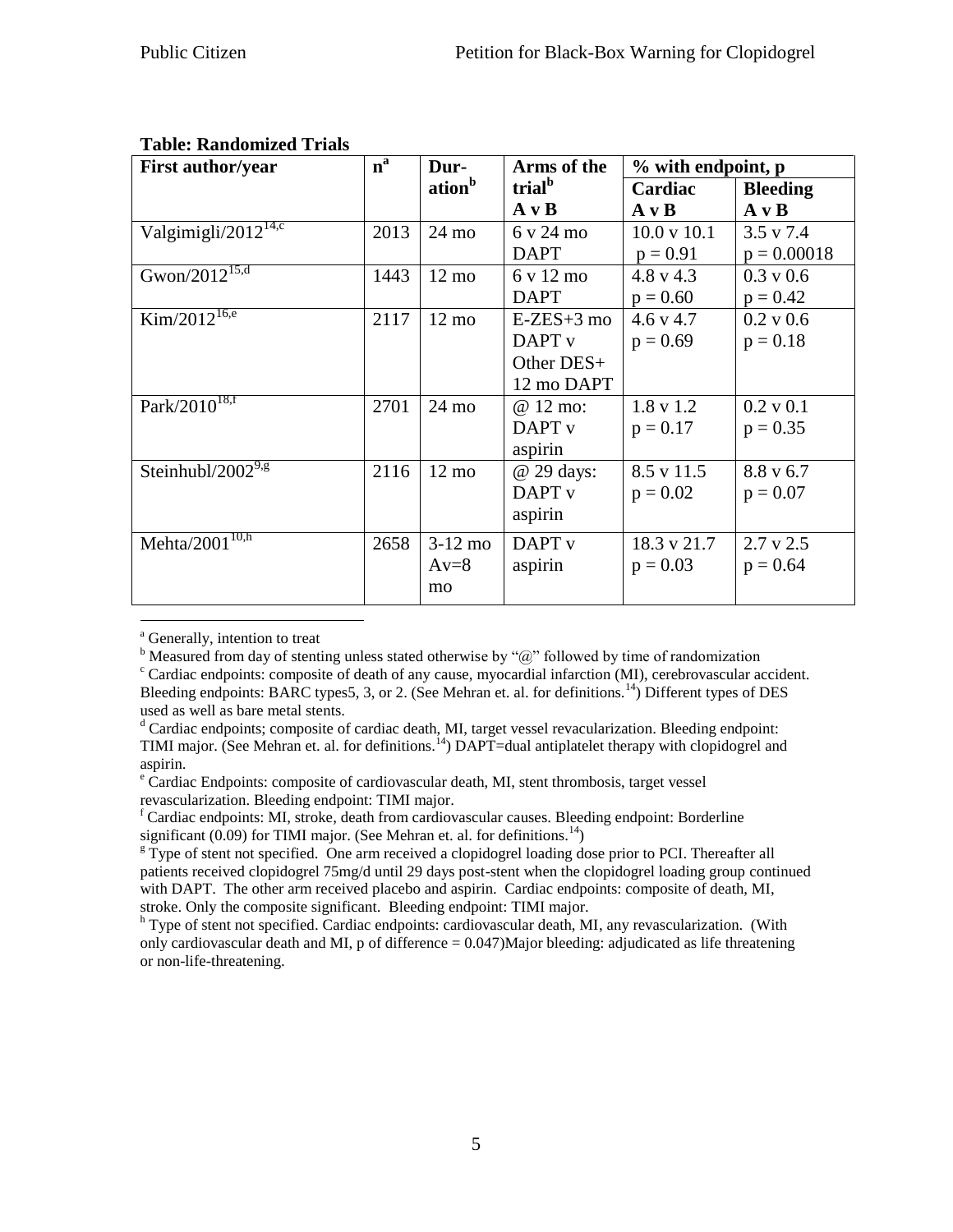At least four RCTs are currently in progress. The OPTIMIZE trial is comparing three months of DAPT to twelve months of DAPT following E-ZES implantation.<sup>36</sup> Mauri et al. are comparing DAPT for twelve versus thirty months following either DES or BMS.<sup>37</sup> In addition to evaluating the effect of platelet function monitoring, Collet et al. are randomizing patients at one year post-stent to continue on clopidogrel or other thienopyridine vs no theinopyridine.<sup>38</sup> Byrne et al. are randomizing patients on clopidogrel therapy at six months post-DES implantation to discontinuation of clopidogrel versus a further six months of treatment.<sup>39</sup> A search of the clinical trials data base (Clinicaltrials.gov) using as descriptors clopidogrel, drug eluting stents, bleeding, and percutaneous coronary intervention did not reveal additional RCTs examining the effects of duration of clopidogrel therapy on outcomes (the website was accessed on Feb, 8, 2013).

In an RCT in which stents were not evaluated, 15,603 patients with multiple atherothrombotic risk factors, coronary artery disease, cerebrovascular disease, or peripheral arterial disease were randomized to clopidogrel plus aspirin or placebo plus aspirin and followed for a median of 28 months. The primary efficacy endpoints were myocardial infarction, stroke (any cause), and death from cardiovascular causes. The primary safety endpoint was severe bleeding according to the GUSTO classification (see reference<sup>19</sup> for definition). There was no significant difference in the primary efficacy endpoint ( $p = 0.22$ ). The rate of severe bleeding was 1.7% in the DAPT group and 1.3% in the placebo plus aspirin group (relative risk, 1.25,  $p = 0.09$ ). Noting "a suggestion of benefit in patients with symptomatic atherothrombosis" but "a suggestion of harm in patients with multiple risk factors" the authors concluded, "Overall, clopidogrel plus aspirin was not significantly more effective than aspirin in reducing the rate of myocardial infarction, stroke, or death from cardiovascular causes." $^{20}$ 

In another RCT in which clopidogrel for acute coronary syndrome (with or without stenting) was compared to ticagrelor, another thienopyridine, major bleeding occurred in 11.2% of patients on clopidogrel compared to 11.6% on ticagrelor ( $p = 0.43$ ) by one year after initiation of treatment. Among patients who received a stent, the rate of stent thrombosis was 1.9% (clopidogrel) versus 1.3% (ticagrelor) ( $p = 0.009$ ).<sup>21</sup>

#### **Observational Studies**

Several registry studies have compared rates of adverse cardiac events to bleeding endpoints in patients in whom thienopyridines, including clopidogrel, were discontinued either by the patients or their physicians at varying times following PCI with DES. Adjusting for confounding factors, Tada et al. found that continuing on thienopyridine (in this instance, 90% of patients were using ticlopidine) after four months post-stent did not decrease the risk of death, myocardial infarction, or stroke compared to those in whom it was discontinued by four months, whereas moderate/severe bleeding (see GUSTO criteria<sup>19</sup>) progressed linearly up to three years post-stent (Hazard Ratio = 1.51, p = 0.049). The Hazard Ratio at three years for continuing on thienopyridine longer than 13 months post-stent was 1.44,  $p = 0.057<sup>22</sup>$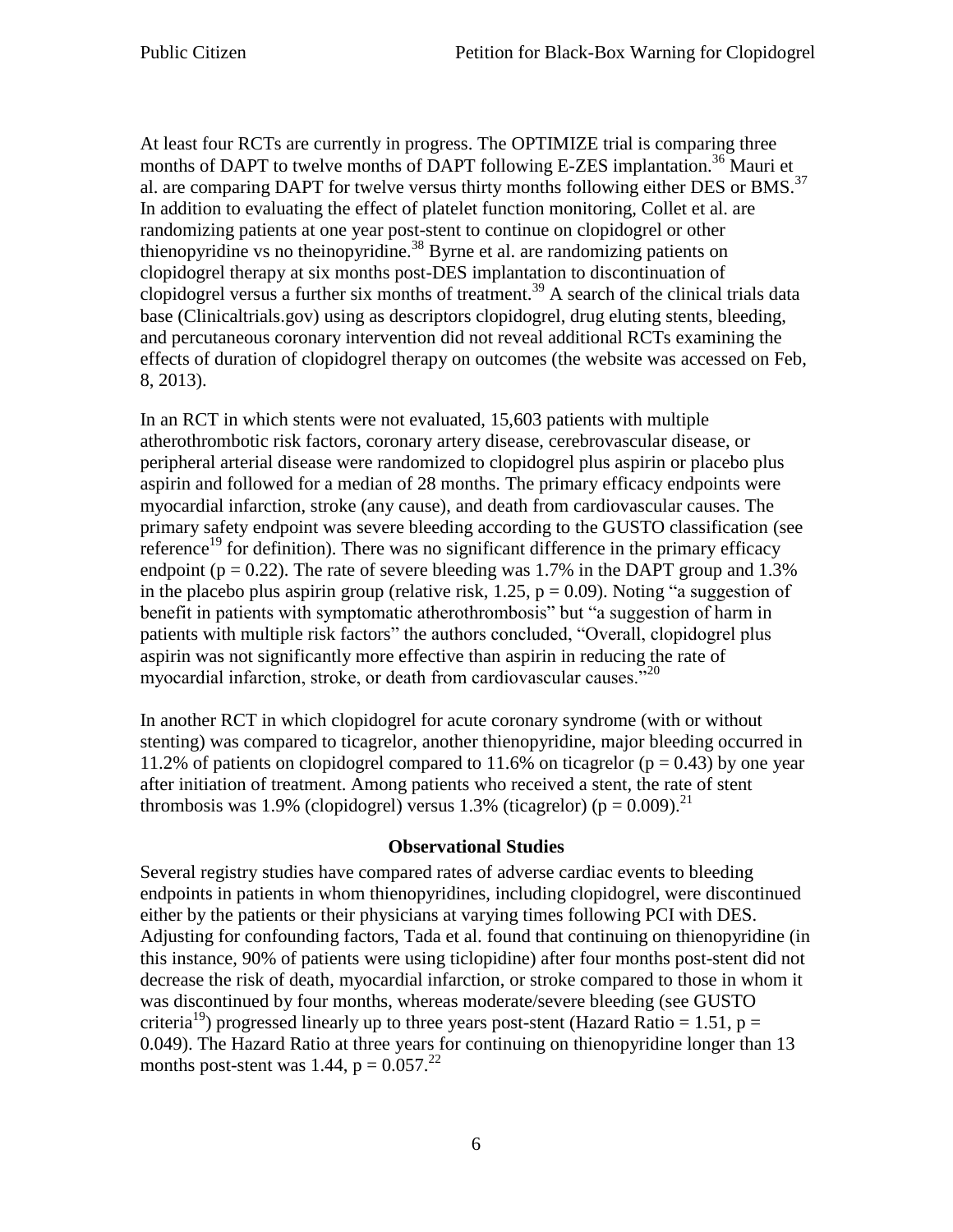Using data from an HMO research network registry of DES-stented patients and pharmacy dispensing data, Tsai et al. examined hospitalizations for myocardial infarction, major bleeding,<sup>i</sup> and death in three intervals post-DES stent: 0-6 months, 7-12 months, and 13-18 months, comparing the three endpoints in patients who were on clopidogrel during the interval to those in whom clopidogrel had been discontinued. After multivariable adjustment, the relative risk of major bleeding for those on clopidogrel compared to those off clopidogrel in the three successive time periods were 2.70, 1.71, and 2.34 respectively ( $p < 0.05$  for the first and third intervals). The relative risks of myocardial infarction in those on clopidogrel compared to those off that drug were 0.52, 0.46, and 0.53 (all three with  $p < 0.02$ ) in the three successive periods. The only significant difference in deaths was in the 7-12 month interval when they were higher in those off than on clopidogrel only  $(p=0.008)$ .<sup>23</sup>

Sorensen et al. used the Danish nationwide register of hospitalizations and drugdispensing data to examine whether six-month (used in 2002-2003) and 12-month (used in 2004-2005) regimens of clopidogrel post-PCI differed significantly in efficacy endpoints of all-cause mortality, recurrent myocardial infarction, or a composite of allcause mortality and recurrent myocardial infarction; and safety endpoints of death caused by bleeding, or hospitalization (with a bleeding diagnosis) up to 18 months post-hospital discharge. There was no difference in the cardiac endpoints between the regimens. In the six-month clopidogrel regimen, 3.5% of patients had bleeding; in the 12-month regimen, 4.1% had bleeding  $(p = 0.06)^{24}$  A recent report using the same Danish registries for patients undergoing PCI after a first myocardial infarction between 2004 and 2009 found no significant difference in death or recurrent myocardial infarction in those who discontinued clopidogrel between 12 and 15 months after the myocardial infarction compared to those who continued on the drug ( $p = 0.33$ ). At least 75% of the patients received DES. Although declining steadily, the rates of death or recurrent myocardial infarction were significantly higher in clopidogrel discontinuers than continuers in every successive three-month period from one to 12 months after the first myocardial infarction. The risk of severe (not defined) or fatal bleeding was higher, but not significantly, in patients continuing on clopidogrel from six months to 15 months after the first myocardial infarction. 25

Faxon et al., using the Veterans Administration National Patient Care and Pharmacy databases, found that patients (more than 98% male) on clopidogrel for 12 months or longer following either BMS or DES implantation had significantly lower adjusted risk of death or myocardial infarction than patients on for a shorter duration. For outcomes measured up to four years after stenting, major bleeding did not differ significantly between the two groups. According to the authors, this study differs from others by having a much larger number of adverse cardiac events due at least in part to a greater frequency of comorbidities.<sup>26</sup>

Two recent observational studies have documented the frequency of bleeding in patients

 $\overline{a}$ <sup>i</sup> Discharge diagnosis of intracerebral hemorrhage, gastrointestinal tract hemorrhage, hemarthrosis, hemopericardium, hematuria, vaginal bleeding, epistaxis, hemorrhage not otherwise specified, or a secondary diagnosis for bleeding with blood transfusion during hospitalization.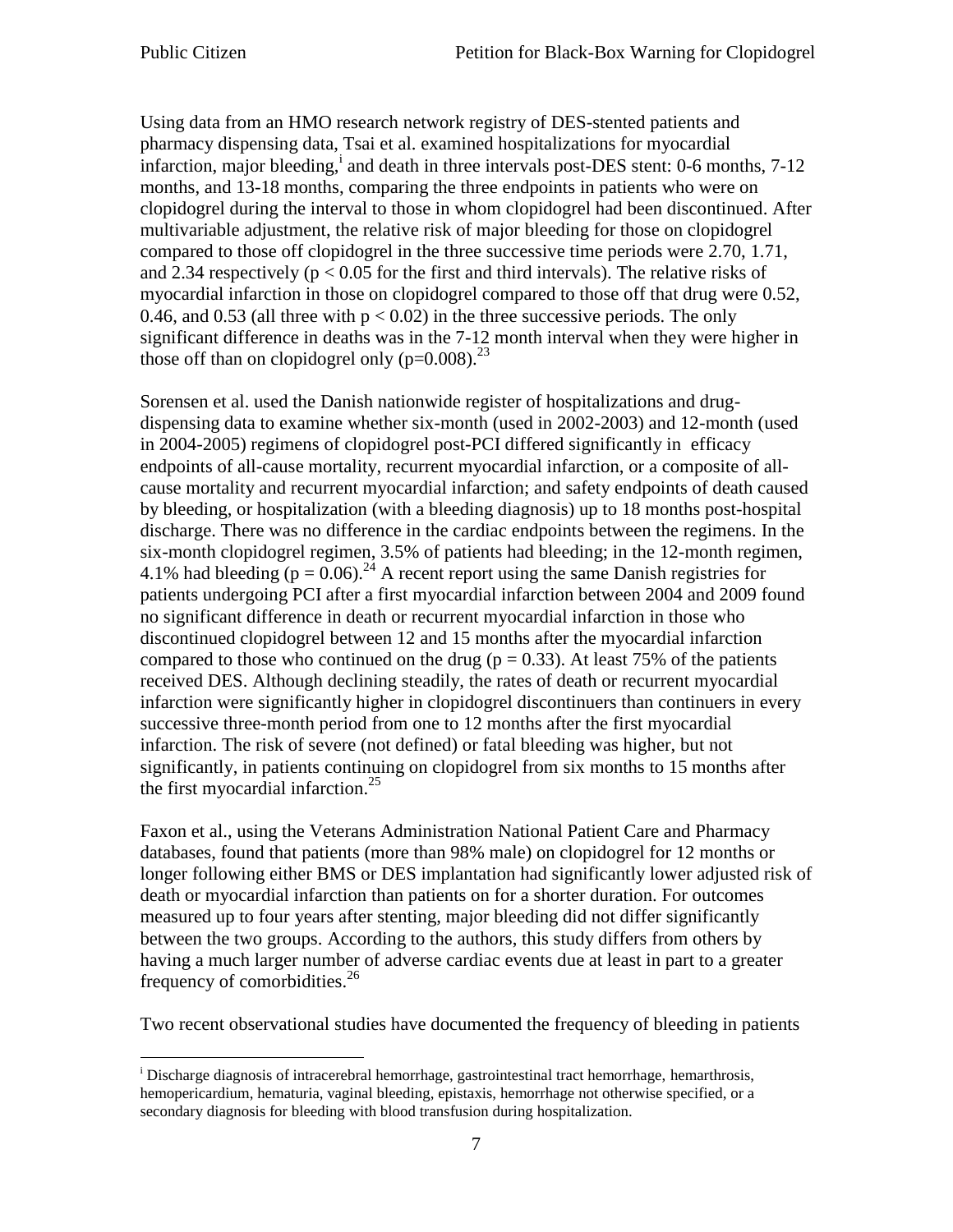receiving DAPT following DES stenting. In 2,948 patients who were on DAPT at 12 months post-DES, 0.3% experienced alarming bleeding,  $\frac{1}{4}$  4.3% internal bleeding, and 28.9% "nuisance bleeding" within the first 12 months. At one year, the rate of major adverse cardiac event was higher in the nuisance bleeding group compared to the nonbleeding group ( $p = 0.02$ ).<sup>27</sup> Among 1,437 consecutive patients undergoing PCI and DES implantation, major and minor bleeding (TIMI criteria) after one year of DAPT occurred in 3.0% and 5.6%, respectively. The cumulative rates of major and minor bleeding, including those who continued on DAPT beyond one year, were 3.6% and 6.9% respectively with up to four years of follow-up. The incidences of major and minor bleeding up to 4-year follow-up were 3.6 and 6.9%, respectively. In multivariate analysis, bleeding at 1 year was positively predicted by use of oral anticoagulants at hospital discharge [odds ratio (OR) p< 0.001

0.001],At one year and later, major bleeding was associated with an increased risk of major adverse cardiac events ( $p < 0.001$ ).<sup>28</sup> The authors suggest that this increased risk might have resulted from discontinuation of DAPT as a result of bleeding; patients who had any bleeding event were more likely to prematurely discontinue antiplatelet therapy than those in whom a bleeding event was absent  $(50\% \text{ vs. } 9.6\%, P < 0.001)$ . No evidence to support or refute this hyoothesis was presented.

#### **Effect of Platelet Reactivity on Cardiac and Bleeding Endpoints**

A number of tests have been developed to identify patients' platelet reactivity while on clopidogrel or other thienopyridines.<sup>29</sup> DES-stented patients with high responsiveness to clopidogrel would be expected to be at greater risk of bleeding if clopidogrel was associated with bleeding but at lower risk of adverse cardiac endpoints. Two studies have reported a significant increase in major bleeds in the perioperative PCI period (up to one month) in high responders compared to low responders.<sup>30,31</sup> One of these studies also showed a significantly greater rate of stent thrombosis within 30 days of PCI in low responders compared to high responders.<sup>31</sup> A third study, which followed patients an average of 16 months after DES implantation, found that patients who were high responders to a thienopyridine (ticlopidine or clopidogrel) had significantly more major bleeds than low responders, with cumulative bleeding in the high responders rising from 9% at two months to 15% at 12 months. The test was not as good a predictor of cardiac events.<sup>32</sup> Breet et al. found that low responders to clopidogrel had significantly more adverse cardiac endpoints at one year follow-up than high responders but did not differ in rates of major or minor bleeding.<sup>29</sup> In low responders, clopidogrel would not offer as much protection against thrombosis as it would in high responders. Parodi et al. made the same observation on cardiac endpoints, although they did not measure the effect of clopidogrel on bleeding.  $33$ 

Not all platelet function tests are able to discriminate endpoints and for one test that does- - adenosine diphosphate-induced platelet aggregation--sensitivity, specificity, and positive predictive value for cardiac endpoints are low: 60%, 59%, 12% respectively.<sup>29</sup> For predicting early major bleeding, this test also has low sensitivity, specificity, and

 $\overline{a}$ 

<sup>&</sup>lt;sup>j</sup> Intracranial or life threatening bleeding or that requiring blood transfusion.

k Hematoma, epistaxis, vaginal bleeding, melena, hematemesis, eye bleeding, hematuria.

<sup>&</sup>lt;sup>1</sup> Easy bruising, bleeding from small cuts, petechia, ecchymosis.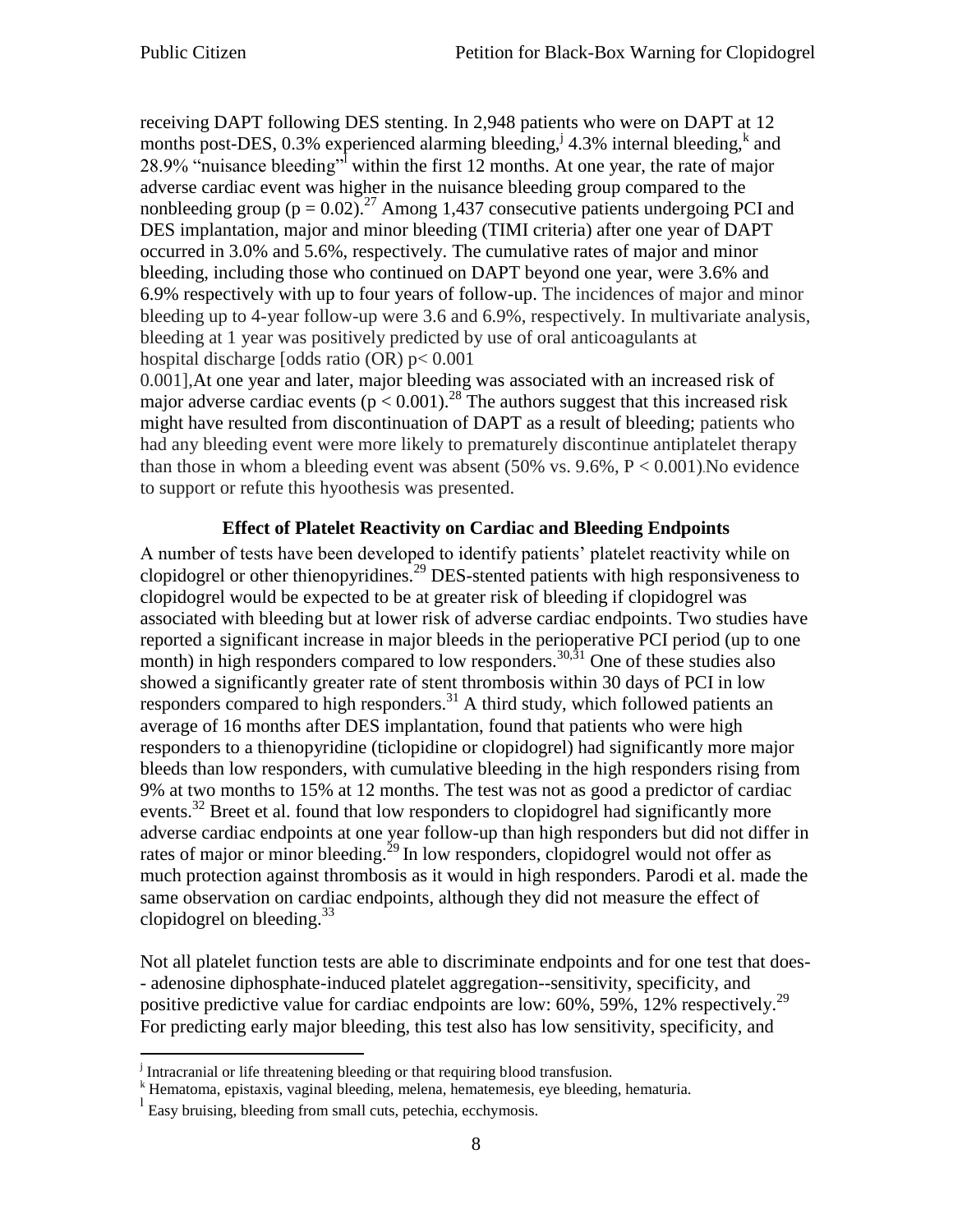positive predictive value:  $62\%$ ,  $62\%$ ,  $2.2\%$  respectively.<sup>31</sup> Platelet function tests of greater clinical validity would pose a dilemma in deciding whether a patient facing PCI should receive a thienopyridine or at what dosage: patients at greatest risk of bleeding because of high platelet responsiveness are also the ones most likely to have fewer adverse cardiac endpoints.

# **Effect of CYP2C19 Genotypes on Cardiac and Bleeding Endpoints**

Clopidogrel is a pro-drug that must be activated by enzymes before it can inhibit platelet aggregation. Consequently, inheritance of genotypes that influence the activity of these enzymes could affect clopidogrel responsiveness. Common variants of the CYP2C19 gene (\*2, \*3, \*4, \*5, \*6, \*7, \*8) are associated with reduced enzyme function, compared to \*1 or \*17 homo- or heterozygotes. In a systematic review and meta-analysis of 32 studies involving 42,016 patients, Holmes et al. found that patients with CYP2C19 alleles (in single or double dose) associated with reduced enzyme function had lower risk of bleeding in response to clopidogrel and higher risk of cardiovascular disease events. However, a trend to the null was observed when small studies, more likely to be biased, were removed.<sup>34</sup>

Proton pump inhibitors, frequently used in conjunction with clopidogrel, are also metabolized by CYP2C19-influenced pathways and compete with clopidogrel. Patients with DES on both drugs were found to have significantly more adverse cardiac effects than those only on clopidogrel.<sup>35</sup>

### **Conclusions**

The preponderance of evidence from RCTs and observational studies indicates that prolongation of clopidogrel following the implantation of DES for longer than one year offers no benefit, in terms of death from cardiac causes, myocardial infarction, or other thrombotic events, over shorter duration of clopidogrel therapy. It does, however, increase the likelihood of major bleeding, which may be fatal.

At present there is no valid way of predicting which patients may be at increased risk of bleeding associated with clopidogrel therapy. It is possible that even a shorter duration of clopidogrel therapy than one year post-stent would provide the same protection against major adverse cardiac events and reduce the occurrence of serious, fatal bleeds. Although other antiplatelet drugs might reduce the risk of bleeding, at the present time clopidogrel dominates the market in post-DES therapy. A black-box warning, revision of the current Medication Guide, and a "Dear Doctor" letter are needed to reduce the risk of bleeding without increasing adverse cardiac outcomes.

# **Summary of Petition Requests**

For the reasons stated above, pursuant to the Federal Food, Drug and Cosmetic Act 21 U.S.C. Section 355(e)(3) and 21 C.F.R. 10.30, we hereby petition the FDA to:

(1) immediately add a black-box warning on clopidogrel (brand name: Plavix, as well as generic equivalents). The black-box warning must address the increased risks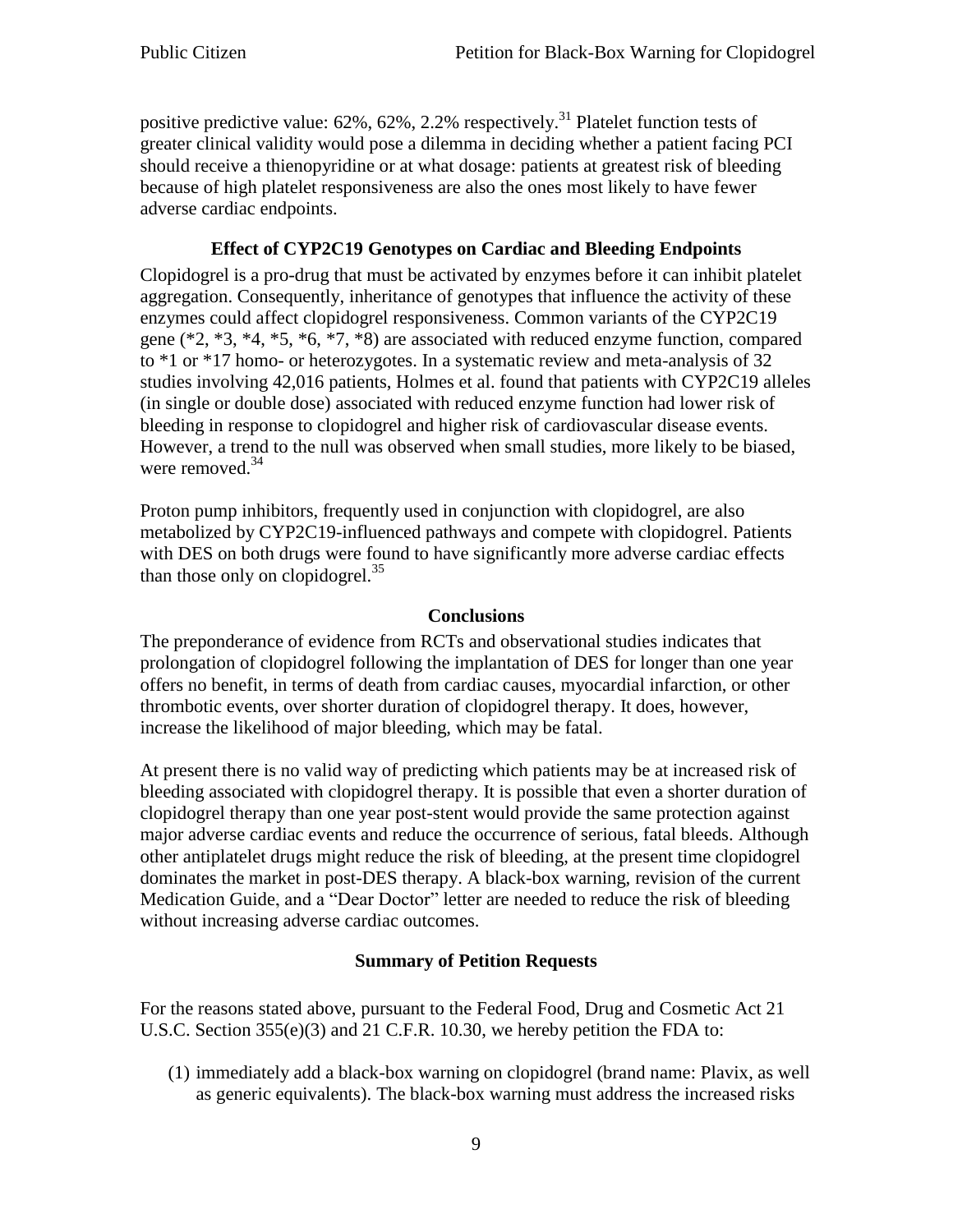of major and minor bleeding with use beyond 12 months following implantation of drug-eluting coronary artery stents. Such warning is made necessary both by a lack of evidence of a further reduction of thrombotic cardiovascular events, such as myocardial infarction or stroke, as well as existing evidence of continued risk of major bleeding with more prolonged use.

(2) require the distribution of an FDA-approved, updated Medication Guide containing this information to be dispensed to all patients when their prescriptions are filled and to ask companies to send a "Dear Doctor" letter to warn physicians of these preventable adverse effects that occur with use for greater than one year.

### **Environmental Impact Statement**

Nothing requested in this petition will have an impact on the environment.

### **Certification**

We certify that, to the best of our knowledge and belief, this petition includes all information and views on which this petition relies, and that it includes representative data and information known to the petitioners which are unfavorable to the petition.

Sincerely,

Sidney Wolfe, M.D. Founder, Senior Adviser Public Citizen's Health Research Group

Neil A. Holtzman, M.D., M.P.H. Emeritus Professor The Johns Hopkins University School of Medicine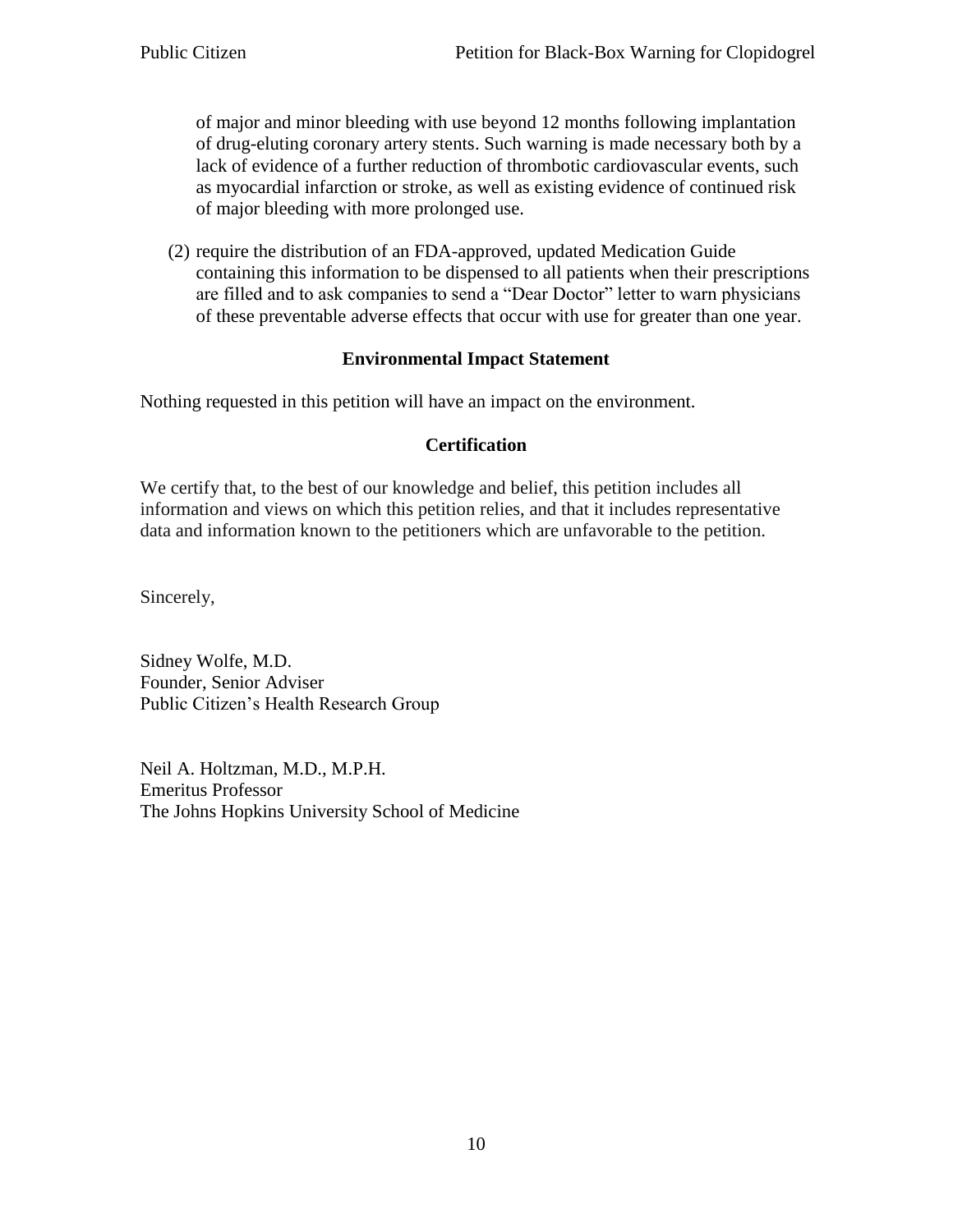## **References**

1. Company reports (2012).

2. *Clopidogrel product report;* IMS retail prescriptions filled during October 2012.

3. FDA. Medication Guide Plavix, Point 2 2011.

[http://www.fda.gov/Drugs/DrugSafety/ucm085729.htm.](http://www.fda.gov/Drugs/DrugSafety/ucm085729.htm) Accessed 02/08/2013. 4. FDA. Guidance for Industry — Coronary Drug-eluting stents — nonclinical and clinical studies. Draft Guidance 2008.

[www.fda.gov/downloads/Drugs/GuidanceComplianceRegulatoryInformation/Guidances/](http://www.fda.gov/downloads/Drugs/GuidanceComplianceRegulatoryInformation/Guidances/UCM228704.pdf) [UCM228704.pdf](http://www.fda.gov/downloads/Drugs/GuidanceComplianceRegulatoryInformation/Guidances/UCM228704.pdf) p. 63. Accessed 02/08/2013.

5. Kandzari DE, Angiolillo DJ, Price MJ, Teirstein PS. Identifying the "optimal" duration of dual antiplatelet therapy after drug-eluting stent revascularization. *JACC Cardiovasc Interv* 2009;2:1279-85.

6. Doyle BJ, Rihal CS, Gastineau DA, Holmes DR, Jr. Bleeding, blood transfusion, and increased mortality after percutaneous coronary intervention: implications for contemporary practice. *J Am Coll Cardiol* 2009;53:2019-27.

7. Mitra AK, Agrawal DK. In stent restenosis: bane of the stent era. *J Clin Pathol* 2006;59:232-9.

8. Orford JL, Selwyn AP, Ganz P, Popma JJ, Rogers C. The comparative pathobiology of atherosclerosis and restenosis. *Am J Cardiol* 2000;86:6H-11H.

9. Steinhubl SR, Berger PB, Mann JT,3rd, et al. Early and sustained dual oral antiplatelet therapy following percutaneous coronary intervention: a randomized controlled trial. *JAMA* 2002;288:2411-20.

10. Mehta SR, Yusuf S, Peters RJ, et al. Effects of pretreatment with clopidogrel and aspirin followed by long-term therapy in patients undergoing percutaneous coronary intervention: the PCI-CURE study. *Lancet* 2001;358:527-33.

11. Farb A, Sangiorgi G, Carter AJ, et al. Pathology of acute and chronic coronary stenting in humans. *Circulation* 1999;99:44-52.

12. Joner M, Finn AV, Farb A, et al. Pathology of drug-eluting stents in humans: delayed healing and late thrombotic risk. *J Am Coll Cardiol* 2006;48:193-202.

13. Roiron C, Sanchez P, Bouzamondo A, Lechat P, Montalescot G. Drug eluting stents: an updated meta-analysis of randomised controlled trials. *Heart* 2006;92:641-9.

14. Valgimigli M, Campo G, Monti M, et al. Short- versus long-term duration of dualantiplatelet therapy after coronary stenting: a randomized multicenter trial. *Circulation* 2012;125:2015-26.

15. Gwon HC, Hahn JY, Park KW, et al. Six-month versus 12-month dual antiplatelet therapy after implantation of drug-eluting stents: the Efficacy of Xience/Promus Versus Cypher to Reduce Late Loss After Stenting (EXCELLENT) randomized, multicenter study. *Circulation* 2012;125:505-13.

16. Kim BK, Hong MK, Shin DH, et al. A new strategy for discontinuation of dual antiplatelet therapy: the RESET Trial (REal Safety and Efficacy of 3-month dual antiplatelet Therapy following Endeavor zotarolimus-eluting stent implantation). *J Am Coll Cardiol* 2012;60:1340-8.

17. Witzenbichler B. Dual antiplatelet therapy after drug-eluting stent implantation: is it time to slacken the reins? *J Am Coll Cardiol* 2012;60:1349-51.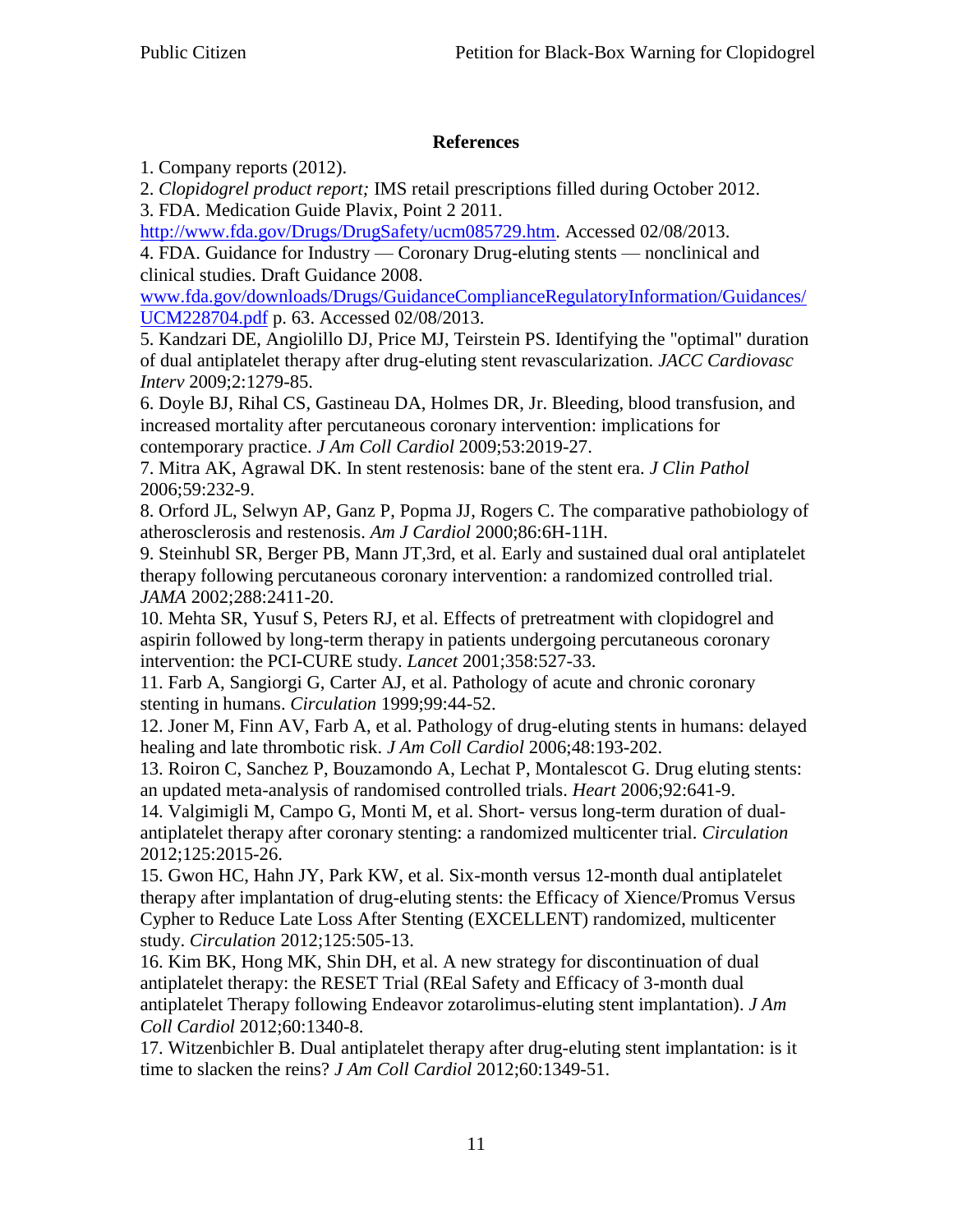18. Park SJ, Park DW, Kim YH, et al. Duration of dual antiplatelet therapy after implantation of drug-eluting stents. *N Engl J Med* 2010;362:1374-82.

19. Mehran R, Rao SV, Bhatt DL, et al. Standardized bleeding definitions for cardiovascular clinical trials: a consensus report from the Bleeding Academic Research Consortium. *Circulation* 2011;123:2736-47.

20. Bhatt DL, Fox KA, Hacke W, et al. Clopidogrel and aspirin versus aspirin alone for the prevention of atherothrombotic events. *N Engl J Med* 2006;354:1706-17.

21. Wallentin L, Becker RC, Budaj A, et al. Ticagrelor versus clopidogrel in patients with acute coronary syndromes. *N Engl J Med* 2009;361:1045-57.

22. Tada T, Natsuaki M, Morimoto T, et al. Duration of dual antiplatelet therapy and long-term clinical outcome after coronary drug-eluting stent implantation: landmark analyses from the CREDO-Kyoto PCI/CABG Registry Cohort-2. *Circ Cardiovasc Interv* 2012;5:381-91.

23. Tsai TT, Ho PM, Xu S, et al. Increased risk of bleeding in patients on clopidogrel therapy after drug-eluting stents implantation: insights from the HMO Research Network-Stent Registry (HMORN-stent). *Circ Cardiovasc Interv* 2010;3:230-5.

24. Sorensen R, Abildstrom SZ, Weeke P, et al. Duration of clopidogrel treatment and risk of mortality and recurrent myocardial infarction among 11,680 patients with myocardial infarction treated with percutaneous coronary intervention: a cohort study. *BMC Cardiovasc Disord* 2010;10:6-16.

25. Charlot M, Nielsen LH, Lindhardsen J, et al. Clopidogrel discontinuation after myocardial infarction and risk of thrombosis: a nationwide cohort study. *Eur Heart J* 2012;33:2527-34.

26. Faxon DP, Lawler E, Young M, Gaziano M, Kinlay S. Prolonged clopidogrel use after bare metal and drug-eluting stent placement: the Veterans Administration drugeluting stent study. *Circ Cardiovasc Interv* 2012;5:372-80.

27. Ben-Dor I, Torguson R, Scheinowitz M, et al. Incidence, correlates, and clinical impact of nuisance bleeding after antiplatelet therapy for patients with drug-eluting stents. *Am Heart J* 2010;159:871-5.

28. Musumeci G, Rossini R, Lettieri C, et al. Prognostic implications of early and longterm bleeding events in patients on one-year dual antiplatelet therapy following drugeluting stent implantation. *Catheter Cardiovasc Interv* 2012;80:395-405.

29. Breet NJ, van Werkum JW, Bouman HJ, et al. Comparison of platelet function tests in predicting clinical outcome in patients undergoing coronary stent implantation. *JAMA* 2010;303:754-62.

30. Patti G, Pasceri V, Vizzi V, Ricottini E, Di Sciascio G. Usefulness of platelet response to clopidogrel by point-of-care testing to predict bleeding outcomes in patients undergoing percutaneous coronary intervention (from the Antiplatelet Therapy for Reduction of Myocardial Damage During Angioplasty-Bleeding Study). *Am J Cardiol* 2011;107:995-1000.

31. Sibbing D, Schulz S, Braun S, et al. Antiplatelet effects of clopidogrel and bleeding in patients undergoing coronary stent placement. *J Thromb Haemost* 2010;8:250-6. 32. Tsukahara K, Kimura K, Morita S, et al. Impact of high-responsiveness to dual antiplatelet therapy on bleeding complications in patients receiving drug-eluting stents. *Circ J* 2010;74:679-85.